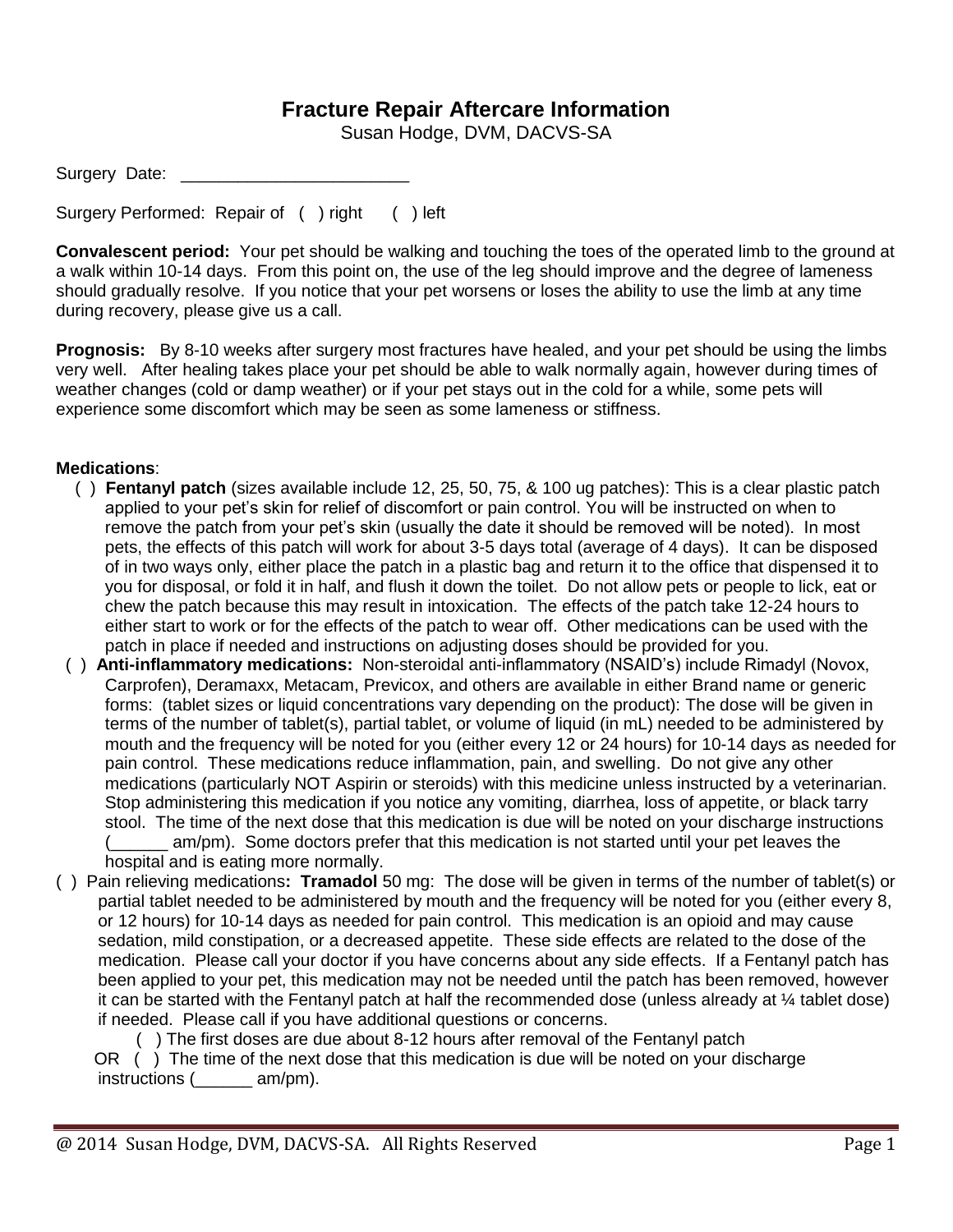- ( ) **Other: Antibiotics** may be administered if needed, depending on the case. The dose will be given in terms of the number of tablet(s)/capsule(s) needed to be administered by mouth and the frequency will be noted for you (either every 12 or 24 hours) for the appropriate number of days. Antibiotics would be used to prevent infection or treat contamination noted at the time of surgery. Any antibiotic may cause nausea, vomiting, or diarrhea. Most side effects can be minimized by administering the medication with food. The time of the next dose that this medication is due will be noted on your discharge instructions am/pm).
- ( ) Other:

**Exercise:** Limit activity to a large crate or a small room without furniture for 8 weeks (food and water can be left in these areas). Limit outdoor activity to very short leash walks for bowel and urinary purposes only for the next 8 weeks. Never leave your pet outside, or take your pet off the leash outside during the recovery period. Do not allow jumping, climbing stairs, or roughhousing with other pets or people for the full length of recovery. Strenuous activity can breakdown the surgical repair, cause pain, cause the incision to open, and prevent a successful recovery.

 ( ) Short walks are permitted on a leash only (10 minutes maximum). Do not leave your pet off the leash or unattended outside during the time of exercise restriction.

For Cats:

- ( ) Please do not let your pet outside during recovery.
- ( ) LITTER PAN Use shredded paper or Yesterdays News for litter for 14 days.

**Incision:** Please check the incision daily for problems including redness, swelling, pain, discharge, opening of the incision, or loss of staples or sutures. Please call if any of these problems are noted. Do not allow your pet to lick the incisions. Please use an Elizabethan collar obtained from us, your regular veterinarian, or a pet supply store to prevent licking at the incision. Another option is to place bitter apple solution around the incision several times a day to prevent licking. Your pet should return to Dr. Hodge in about 2 weeks to check the incisions. There may be small band-aid pads applied to the incisions, and these can be removed in 1-2 days or sooner if it falls off. The band-aids are intended to keep the incision clean while in the hospital.

- ( ) There are no external staples/sutures to be removed, but the incision should still be checked.
- ( ) There are staples/sutures that need to be removed in about 10-14 days.

( ) BANDAGES, CASTS, AND SPLINTS – Areas surrounding splints and bandages should be checked at home twice daily for irritation, swelling, odor, loosening, or wetness/dampness and reported if found. The toes at the end of the bandage may be seen and should be checked for swelling, color changes, or discharge. Swelling would be noted by a change in color of the toes (colors such as red, purple or black are not good colors and indicate immediate evaluation by a Veterinarian), discharge or wetness to the toes, or the toenails noted to be pointing away from each other (cowboy apart). Bandages, splints, and casts should be kept clean and dry by being wrapped in plastic before being taken outside (such as a plastic bag, an IV bag, Glad "press and seal" wrap over the bottom of the bandage with a secondary bag, or a commercial bootie or bandage cover which should have been sent home). The bandage should be kept uncovered at all other times. Please call if the bandage slips, gets wet, has a bad odor, the bandage seems painful, or if you have questions or concerns.

- ( ) A bandage check/change will be recommended in 5-7 days or every 10-14 days
- ( ) A bandage removal will be performed when there is complete healing or the bandage is no longer felt to be needed.
- ( ) Bandage changes will be needed every 10-14 days unless there are wounds that need to be cared for or if your pet is very young and will likely grow quickly.

**Physical Rehabilitation**: Physical therapy is recommended for optimal results.